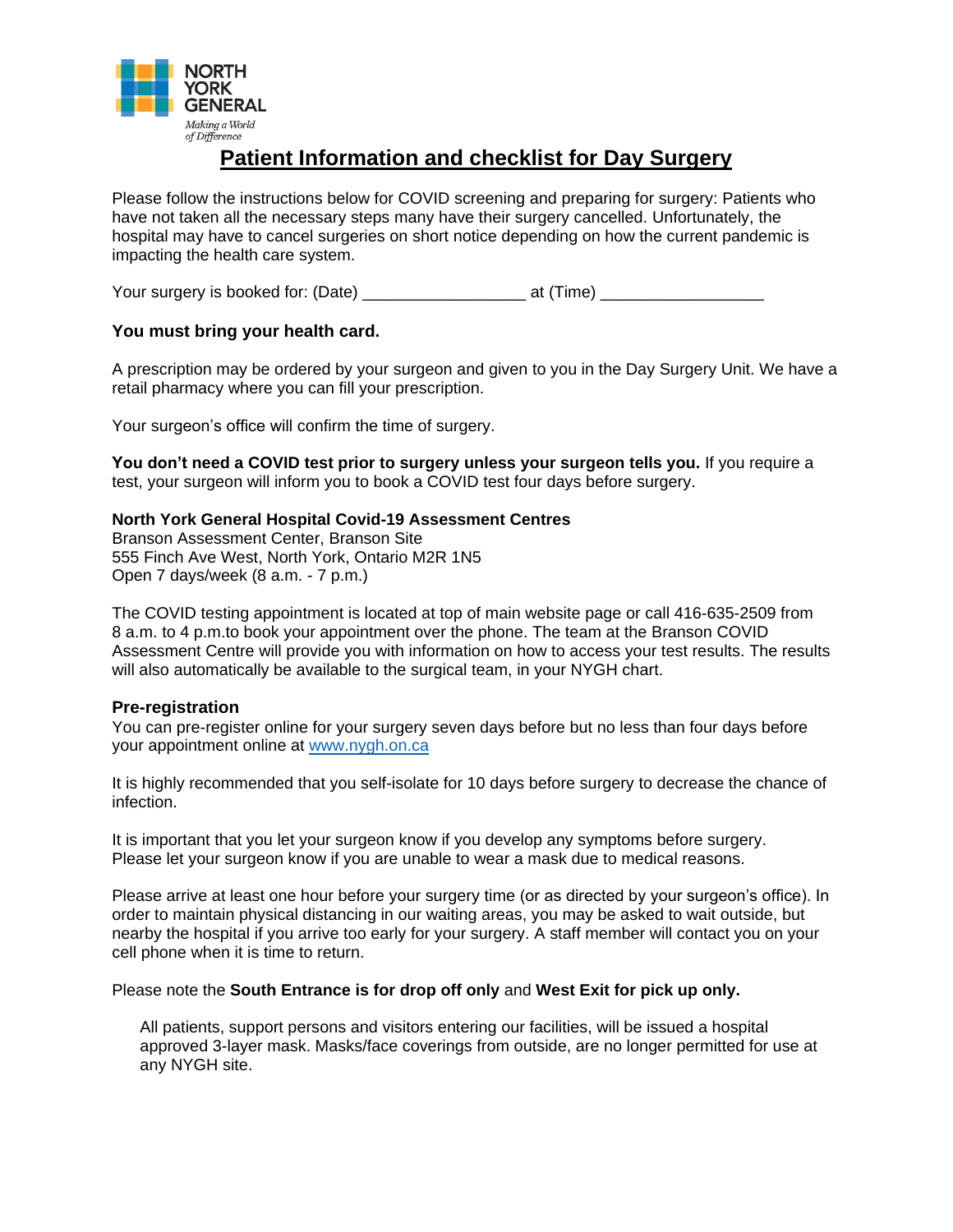

While inside the hospital please follow the safety measures in place to protect you:

- Keep a mask on at all times. If you don't have a mask, one will be provided at the entrance.
- Follow physical distancing of 2 meters (6 feet), this includes seating in waiting areas, elevators and line-ups.

#### **INFORMATION ABOUT VISITORS**

In order to protect patients and staff, visitors are not permitted in the hospital at this time. If you require special assistance, please contact your surgeon's office and request to have one support person accompany you. This request will only be granted for patients who require assistance. You and your support person will need to show photo identification (i.e driver's license).

#### CHECK LIST OF INSTRUCTIONS BEFORE SURGERY

If your health changes or you develop a cough, cold or fever within a week before your surgery, call your surgeon as soon as possible.

You can pre-register online for your surgery up to seven days before but no less than four days your appointment at www.nygh.on.ca

Do not eat (including gum, candy or lozenges) after midnight the night before your surgery. You can have 1-2 cups (500ml max) of one of the following listed **clear liquids** only**:** apple juice, ginger ale, water, black tea or black coffee up to 4 HOURS before your surgery **(no milk or cream)**. You may brush your teeth.

*If these guidelines are not followed, your surgery may be delayed or cancelled for safety reasons.* 

Please stop all anti-inflammatory drugs (i.e. Advil, aspirin, naproxen) three (3) days before surgery unless told otherwise by your surgeon or anaesthesiologist. You can have Tylenol (acetaminophen) prior to surgery.

Please stop all vitamins, supplements, herbal and green teas seven (7) days before surgery.

Do not apply body lotion, make-up, nail polish, or perfumes on the day of surgery.

No hair removal from the operative site within seven (7) days of surgery. Doing so can increase your risk of infection.

Please leave valuables at home. **The hospital is not responsible** personal items e.g. jewelry, money, mobility aids, hearing aids, phones, computers, dentures, glasses.

Wear loose, comfortable clothing and bring a bag to hold them. If you wear contact lenses, please bring your lens holder with you or wear your glasses. If you use a mobility aid, please label it with your name and bring it with you. You will be given a locker for your belongings.



Arrange for an adult to accompany you home by car or taxi (no TTC) and stay overnight with you following surgery. A responsible adult must be with you at home, to assist with your activities and mobility (i.e. walking and using stairs), as needed, for the first 24 hours.